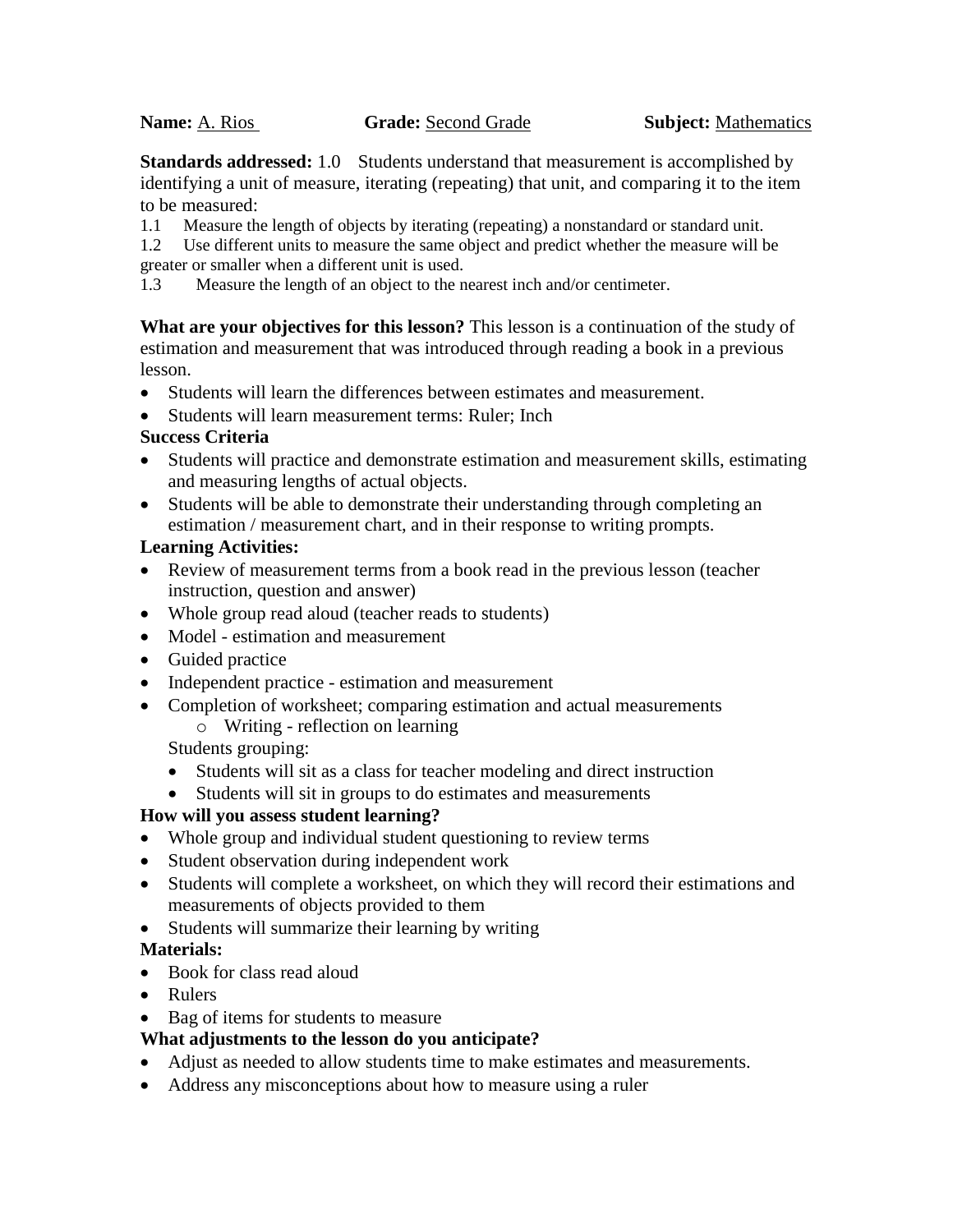**Are there any special circumstances of which the observer should be aware? (e.g. new students, special events, special needs)**

Students are both regular and special needs, as are most classes in the school.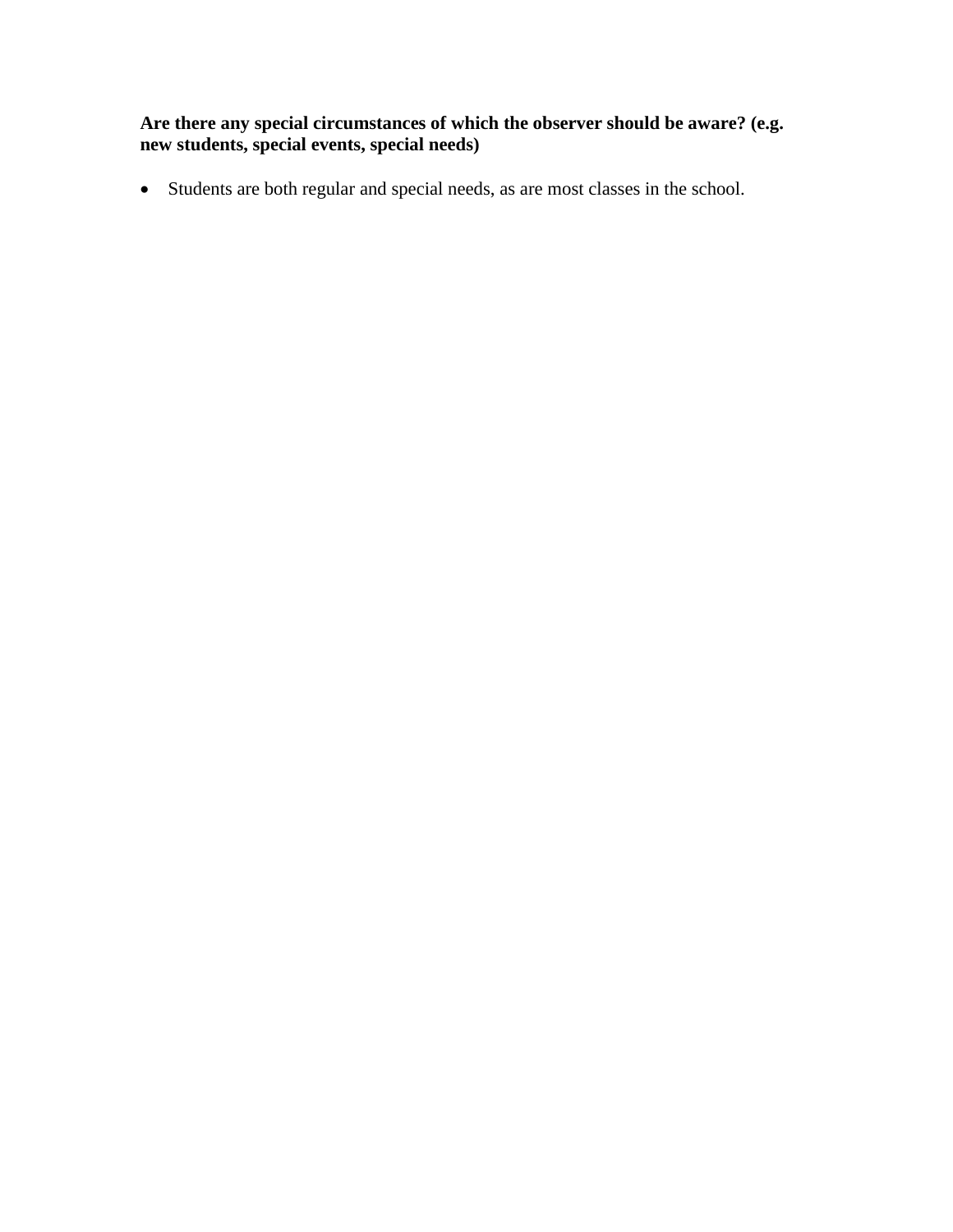# **Lesson Reflection Form**

#### **Teacher Name: A. Rios\_\_\_\_\_\_ Date: \_\_\_November 9, 2010\_\_\_\_\_\_**

*This document is provided to assist teachers in preparing for your post-observation conference. It provides you with an opportunity to document your reflection (Domain 4) and will help to shape your discussion with your administrator. Teachers are strongly encouraged to review the following questions in preparation for the meeting*

## As you reflect on the lesson, were the students cognitively engaged in the work? How do you know?

All students attempted the work and were engaged. Some showed cognitive engagement through discovering ways to estimate. Students explained their thinking to each other in pair / share, and I had one student explain how he measured the string, which was long and difficult to estimate and measure.

## Did the students learn what you expected them to learn? How do you know? If you do not know at this point, when will you know, and what will be evidence of their learning?

I assessed the students' work against the state standards. My assessment showed that 47% of the students were approaching the standard, and that 20% achieved the standard. This was acceptable as a first assessment. I know more will achieve the standard with additional practice and instruction.

## How did the instructional strategies you chose support student learning? How do you know?

I tried to model the strategies that I wanted the students to use. I provided them with materials that were easier to estimate, and some materials, like the string, that were more difficult and required them to think.

What have you done to promote a culture for learning in your classroom? I speak with the students about working together and helping each other. I set up tasks where they can work together and learn from each other. I also ask them to share their work by reading aloud so that they can learn from each other.

#### Did you alter your lesson plan or adjust your outcomes as you taught the lesson? If so, how, and for what reason?

No, I didn't alter the lesson, however when one student had discovered a successful approach to estimating and measuring the string I did a mini presentation to have him explain his methods to the whole class.

If you had the opportunity to teach this lesson again to the same group of students, what would you do differently? (4a: Reflecting on Teaching)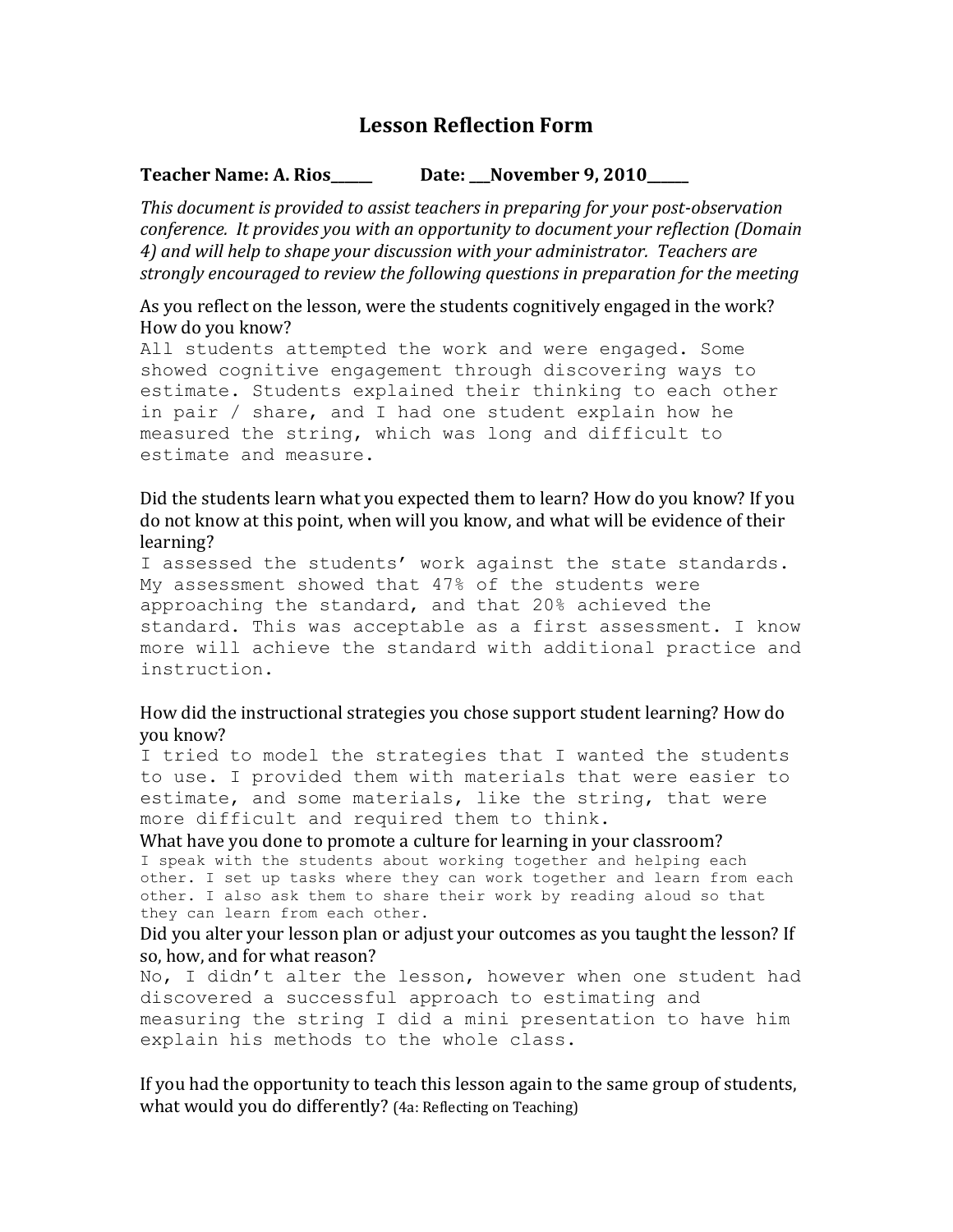If teaching this lesson again, I would have students to the estimation first, then give them the measurement tool and have them do measurements after doing the estimates.